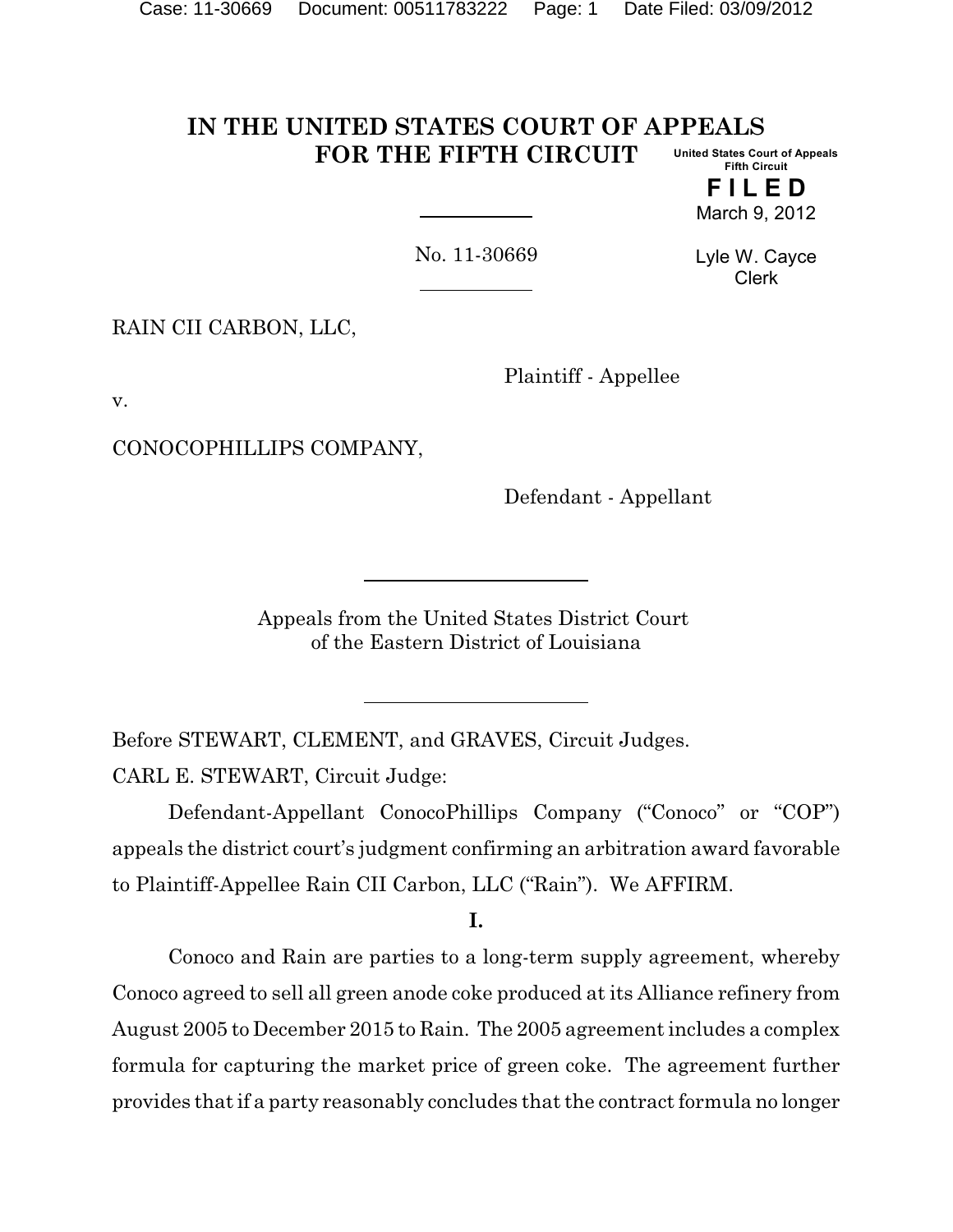yields market price, the party may reopen price negotiations. If such negotiations prove unfruitful, the matter would be submitted to a "baseball" arbitration, whereby each party submits a proposal and the arbitrator selects one of the two.

In 2008, Conoco reopened market price negotiations. After being unable to reach an agreement, Conoco submitted the matter to arbitration. The parties requested a "reasoned" award in their joint proposed scheduling order. An evidentiary hearing was held in September 2010, and each party submitted a price formula proposal. In December 2010, the arbitrator requested that the parties submit draft awards, which were submitted on February 3, 2011.

On March 7, 2011, the arbitrator awarded \$17,702,585.33 to Rain. In the eight-page award, the arbitrator set forth the contentions of the parties before adopting Rain's price formula, which was the formula contained in the initial agreement. The award stated:

Based upon the testimony, exhibits, arguments, and submissions presented to me in this matter, I find that the price formula contained in Section 4 of the Green Anode Coke Sales Agreement dated August 23, 2005, as amended January, 2007, and July, 2008, shall remain in effect for the balance of the term as stated in the contract.

The arbitrator used Conoco's draft award as the template for his award. Two brief paragraphs from Conoco's draft award were included in the arbitrator's award:

Applying the replacement formula from April 1, 2008 until March 31, 2009 results in an increased payment by Rain CII to COP of \$6,920,234.07. Offsetting the amount of the true up COP owes Rain CII results in a net payment owed by Rain CII to COP in the amount of \$1,357,480.82.

and

Applying the contractual rate of interest to the outstanding amount for the number from April 1, 2009 to February 3, 2011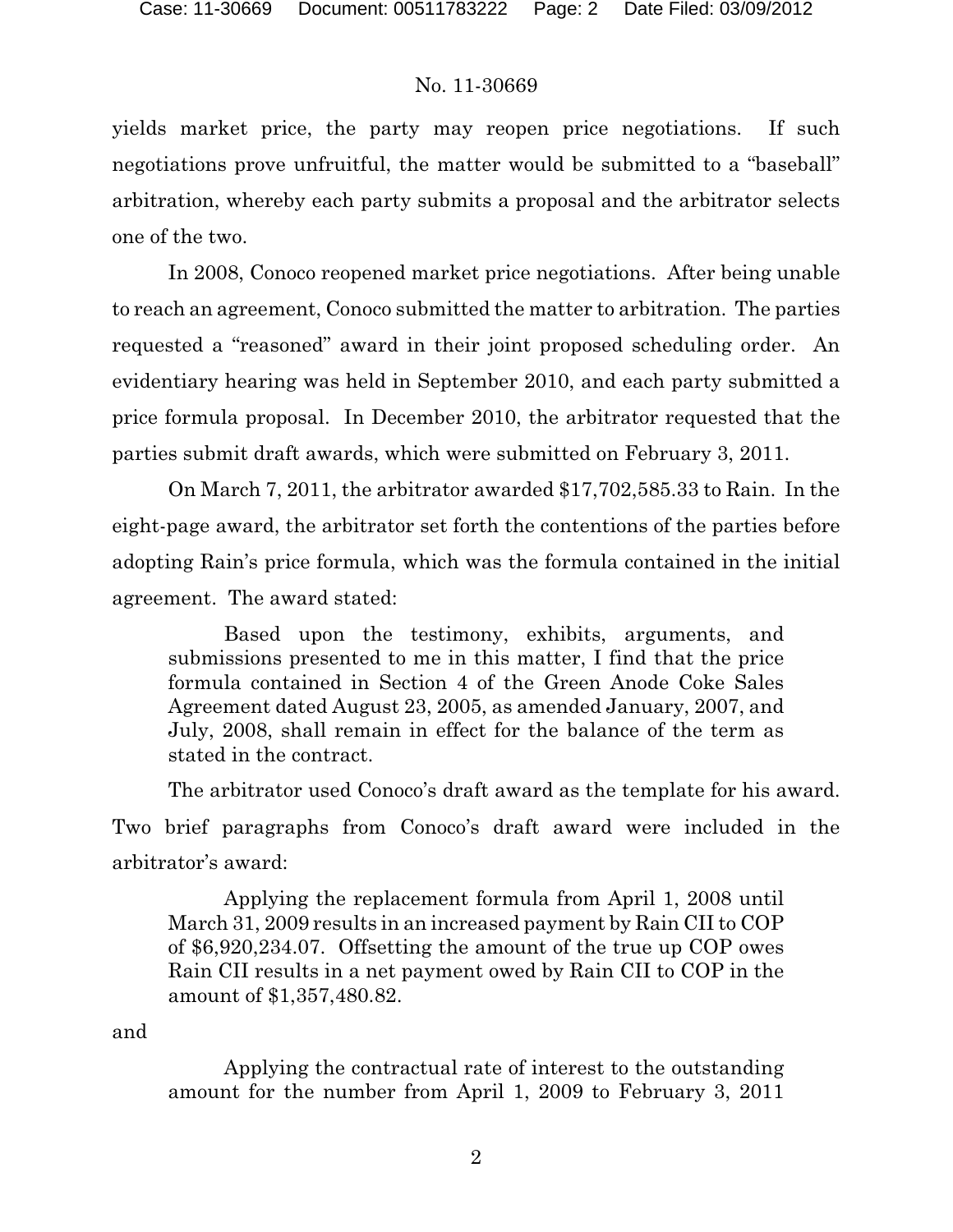results in the sum of \$214,984.96.

On March 25, 2011, Rain filed a motion requesting that the arbitrator correct these two inconsistencies. On April 18, 2011, the arbitrator granted Rain's motion, identified the "inadvertently included sentences" as clerical errors, and removed them from the final award.

In the district court, Conoco moved to vacate the award. On June 27, 2011, the district court denied the motion to vacate the award, and granted Rain's motion to confirm the award. This appeal followed.

### **II.**

"In light of the strong federal policy favoring arbitration, judicial review of an arbitration award is extraordinarily narrow." *Brook v. Peak Int'l, Ltd.*, 294 F.3d 668, 672 (5th Cir. 2002) (internal quotation marks omitted). "We review a district court's confirmation of an award de novo, but the review of the underlying award is exceedingly deferential." *Apache Bohai Corp. LDC v. Texaco China BV*, 480 F.3d 397, 401 (5th Cir. 2007) (internal quotation marks omitted). This court's de novo review "is intended to reinforce the strong deference due an arbitrative tribunal." *Brook*, 294 F.3d at 672 (internal quotation marks omitted). "An award may not be set aside for a mere mistake of fact or law." *Apache*, 480 F.3d at 401.

"Section 10 of the Federal Arbitration Act, 9 U.S.C. §§ 1-16 ('FAA'), provides 'the only grounds upon which a reviewing court may vacate an arbitrative award.'" *Brook*, 294 F.3d at 672 (quoting *McIlroy v. PaineWebber, Inc.*, 989 F.2d 817, 820 (5th Cir. 1993)). "Section 10 allows vacatur, *inter alia*, '[w]here the arbitrators exceeded their powers . . . .'" *Id.* (quoting 9 U.S.C. §  $10(a)(4)$ ).

"Arbitration is a matter of contract." *Id.* "Where arbitrators act 'contrary to express contractual provisions,' they have exceeded their powers." *Apache*, 480 F.3d at 401 (quoting *Delta Queen Steamboat Co. v. AFL-CIO*, 889 F.2d 599,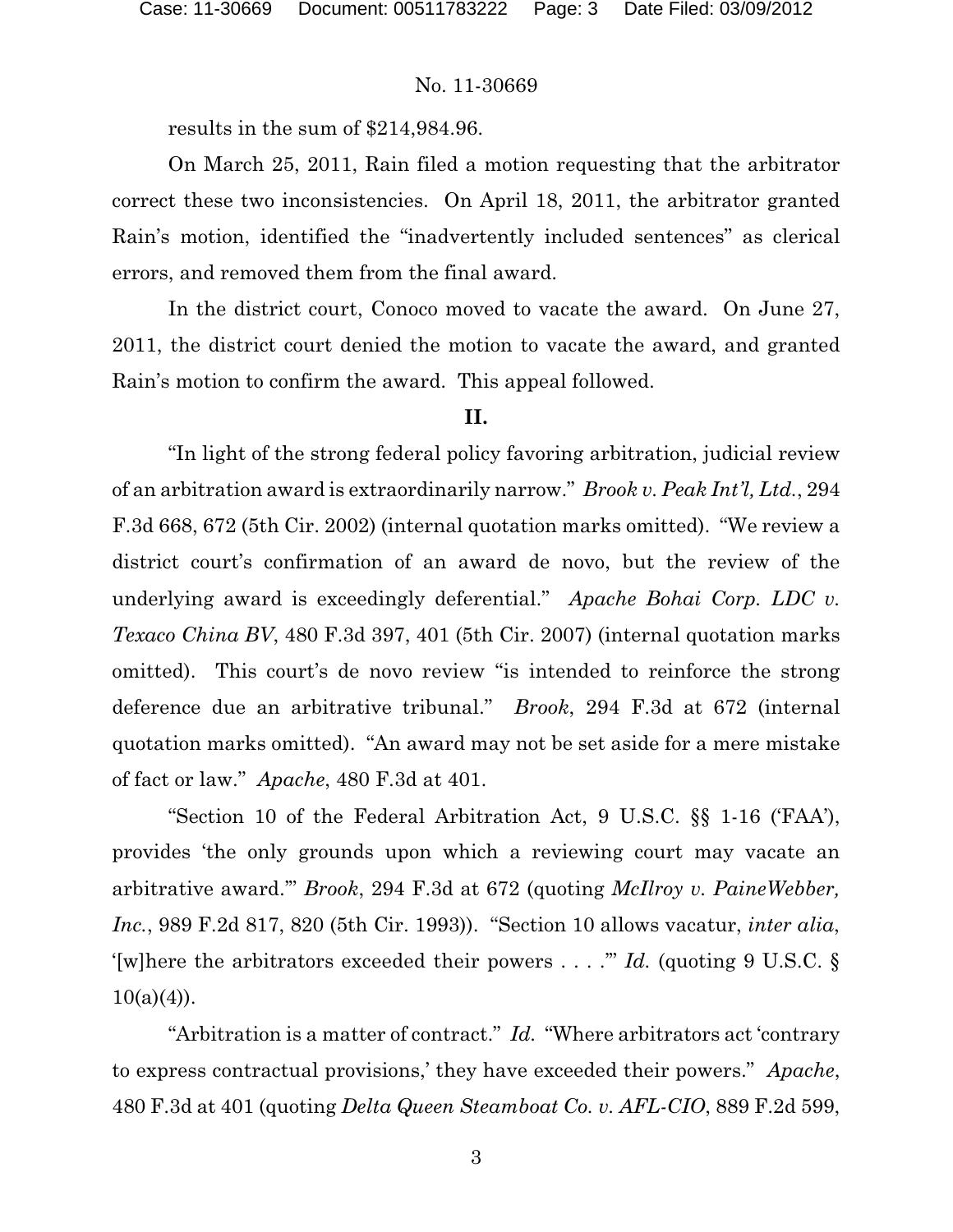604 (5th Cir. 1989)). "If the contract creates a plain limitation on the authority of an arbitrator, we will vacate an award that ignores the limitation." *Id.* "[L]imitations on an arbitrator's authority must be plain and unambiguous . . . ." *Id.* at 404. "A reviewing court examining whether arbitrators exceeded their powers must resolve all doubts in favor of arbitration." *Brook*, 294 F.3d at 672.

### **III.**

In this case, Conoco asserts that the arbitrator exceeded his powers in two ways: failing to select only one proposal, per the parties' baseball arbitration agreement; and failing to render a reasoned award. These matters will be addressed in turn.

# **A.**

The parties' "Green Anode Coke Sales Agreement" provided that if a dispute arose regarding the proper formula to yield market price for green coke, the dispute would be resolved by baseball arbitration:

[U]pon declaration of an impasse by either party, the matter shall be submitted to arbitration as provided in section 19, provided that each party shall submit to the arbitrator one replacement mechanism for determining the price of Green Anode Coke to be supplied under this Agreement and the arbitrator shall be required to select from the two proposed mechanisms that one which, in the judgment of the arbitrator, is more likely to yield a market level price for Green Anode Coke to be supplied under this Agreement for the balance of the term then in effect.

Section 19 of the agreement clarified the arbitration procedure:

Any controversy or claim arising out of or relating to this Agreement, or the breach thereof, shall be settled by arbitration administered by the American Arbitration Association under its Commercial Arbitration Rules in effect at the time such arbitration is commenced, and judgment on the Award rendered by the arbitration may be entered in any court having jurisdiction thereof.

Conoco asserts that the arbitrator exceeded his powers by using parts of both proposals in his award, rather than selecting only one proposed mechanism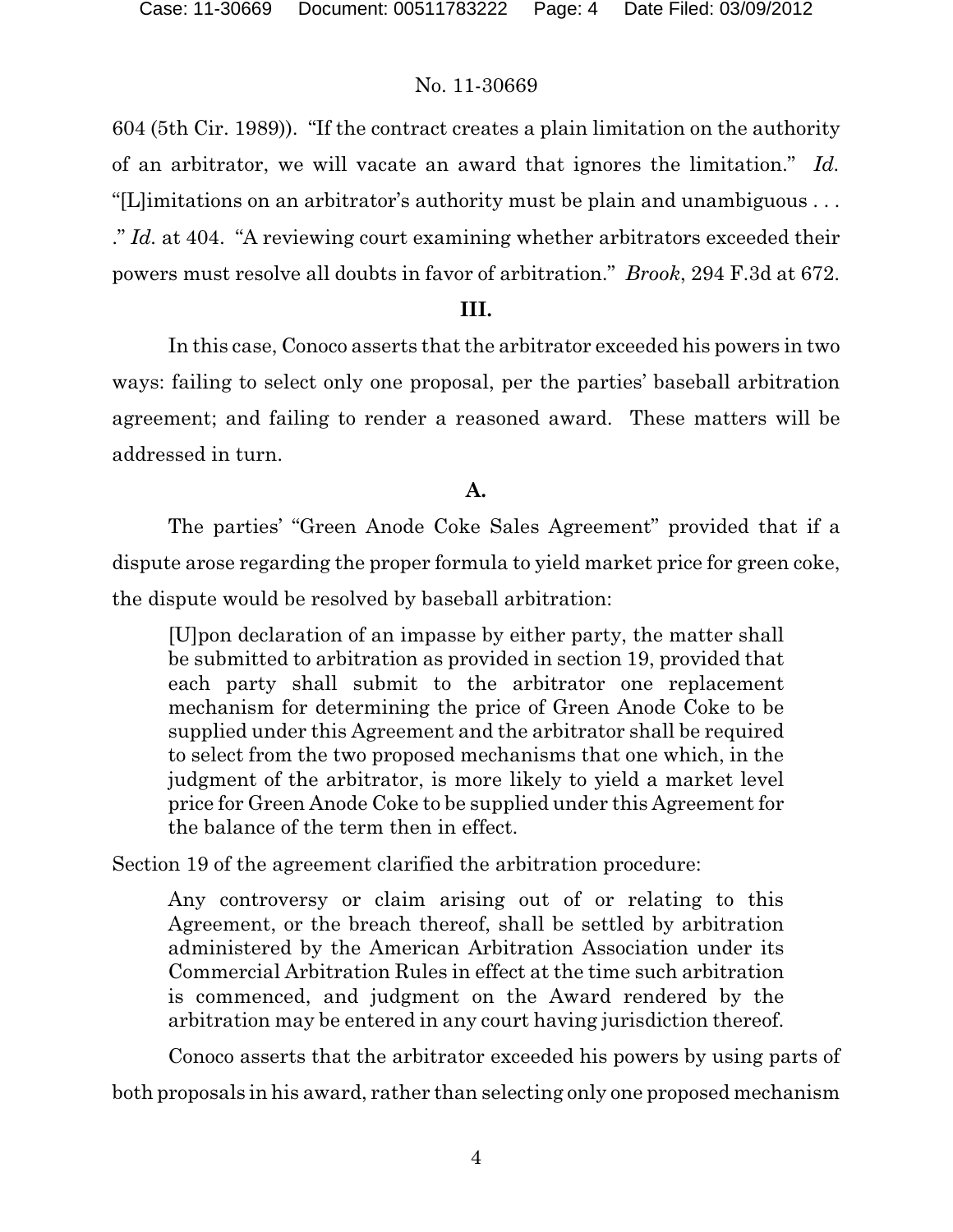as required by the contract. As evidenced above, the AAA Commercial Rules were incorporated into the 2005 agreement. Commercial Arbitration Rule 46 provides: "Within 20 days after the transmittal of an award, any party, upon notice to the other parties, may request the arbitrator, through the AAA, to correct any clerical, typographical, or computational errors in the award. The arbitrator is not empowered to redetermine the merits of any claim already decided." AAA Commercial Arbitration Rule 46, *available at* http://www.adr.org/sp.asp?id=22440.

In the instant case, the arbitrator, upon motion by Rain, removed the two provisions derived from Conoco's proposed draft award from his final award, identifying the inadvertently included sentences as clerical errors. However, despite the arbitrator's correction and reason given, Conoco insists that the arbitrator did not choose one proposal as required by the contract, and that the inclusion of the paragraphs was not a clerical error. Conoco has cited to no case holding that an arbitrator's correction of an award for clerical errors was not genuine or credible. Given the considerable deference afforded arbitration awards, Conoco's argument that the arbitrator exceeded his powers by failing to select only one proposal, which relies on paragraphs stricken from the final award in accordance with the Commercial Rules, must fail.

### **B.**

Conoco disputes that the award rendered by the arbitrator was a "reasoned" award. The only description of a reasoned award in this circuit was rendered in a footnote. *See Sarofim v. Trust Co. of the W.*, 440 F.3d 213, 215 n.1 (5th Cir. 2006) ("'[A] reasoned award is something short of findings and conclusions but more than a simple result.'" (quoting *Holden v. Deloitte & Touche LLP*, 390 F. Supp. 2d 752, 780 (N. D. Ill. 2005))).

In *Cat Charter, LLC v. Schurtenberger*, 646 F.3d 836 (11th Cir. 2011), the Eleventh Circuit reversed a district court's vacatur of an arbitration award on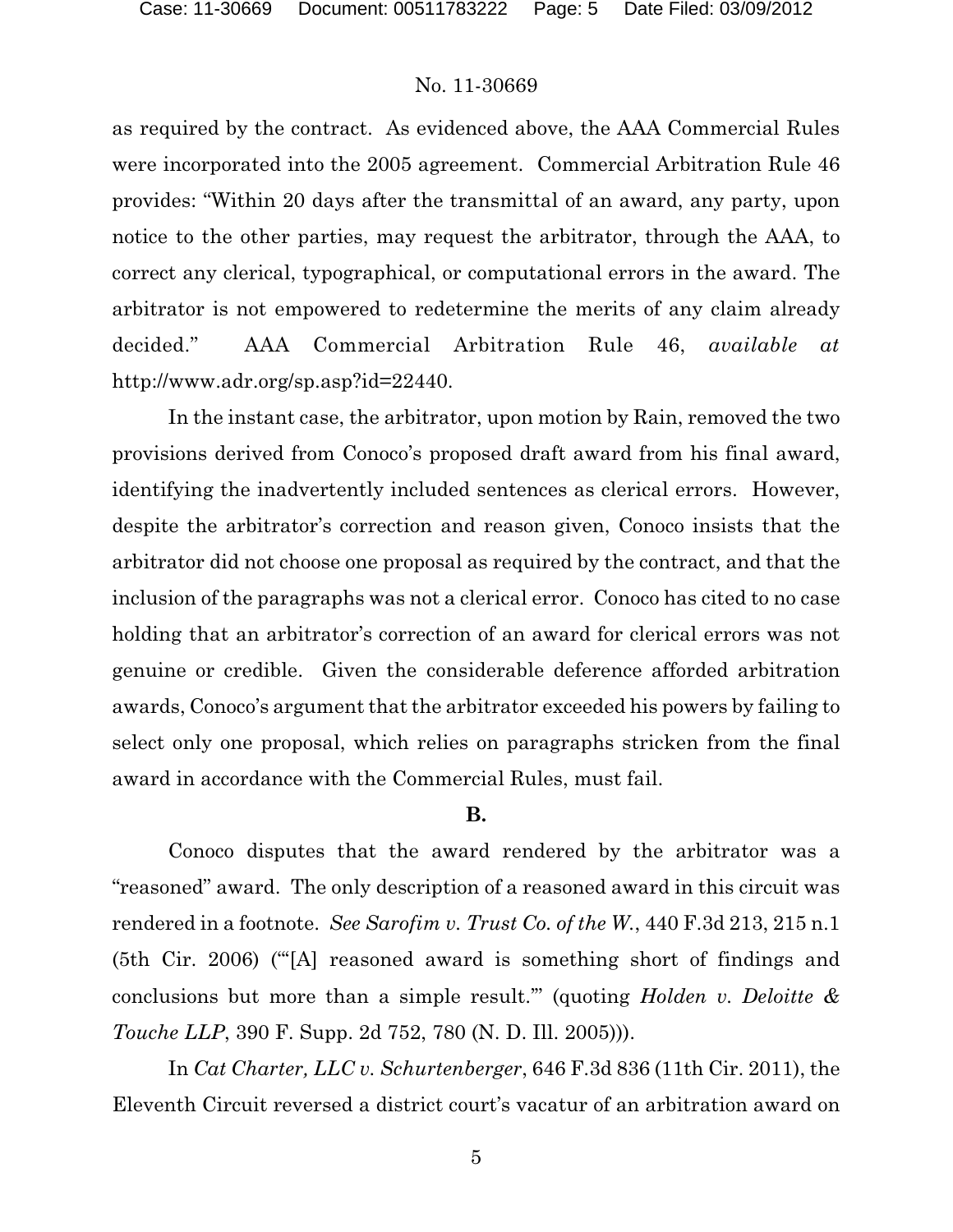the ground that the award was not reasoned. The court acknowledged that courts have generally been reluctant to vacate awards challenged on the grounds that their form was improper. *Cat Charter*, 646 F.3d at 842 n.12. The court reasoned:

Generally, an arbitrator need not explain her decision; thus, in a typical arbitration where no specific form of award is requested, arbitrators may provide a "standard award" and simply announce a result. . . . At the other end of the spectrum, the Arbitration Rules allow parties to request that the arbitrators make "findings of fact and conclusions of law," a relatively exacting standard familiar to the federal courts.

Logically, the varying forms of awards may be considered along a "spectrum of increasingly reasoned awards," with a "standard award" requiring the least explanation and "findings of fact and conclusions of law" requiring the most. . . . [T]herefore, a "reasoned award is something short of findings and conclusions but more than a simple result." *Sarofim*[, 440 F.3d at 215 n. 1] (citations and internal quotation marks omitted).

*Id.* at 844 (internal citations omitted). The court concluded:

We decline to narrowly interpret what constitutes a reasoned award to overturn an otherwise apparently seamless proceeding. The parties received precisely what they bargained for- a speedy, fair resolution of a discrete controversy by an impartial panel of arbitrators skilled in the relevant areas of the law. To vacate the Award and remand for an entirely new proceeding would insufficiently respect the value of arbitration and inject the courts further into the arbitration process than Congress has mandated.

# *Id*. at 846.

Likewise, in *Green v. Ameritech Corp.*, 200 F.3d 967 (6th Cir. 2000), the Sixth Circuit reversed a district court's vacatur of a six-page arbitration award, which the district court had determined failed to comply with a provision of the arbitration agreement requiring that the arbitrator "explain" his decision. The court reasoned that "although the arbitrator's opinion was minimal, it was nevertheless adequate to satisfy the terms of the agreement." *Green*, 200 F.3d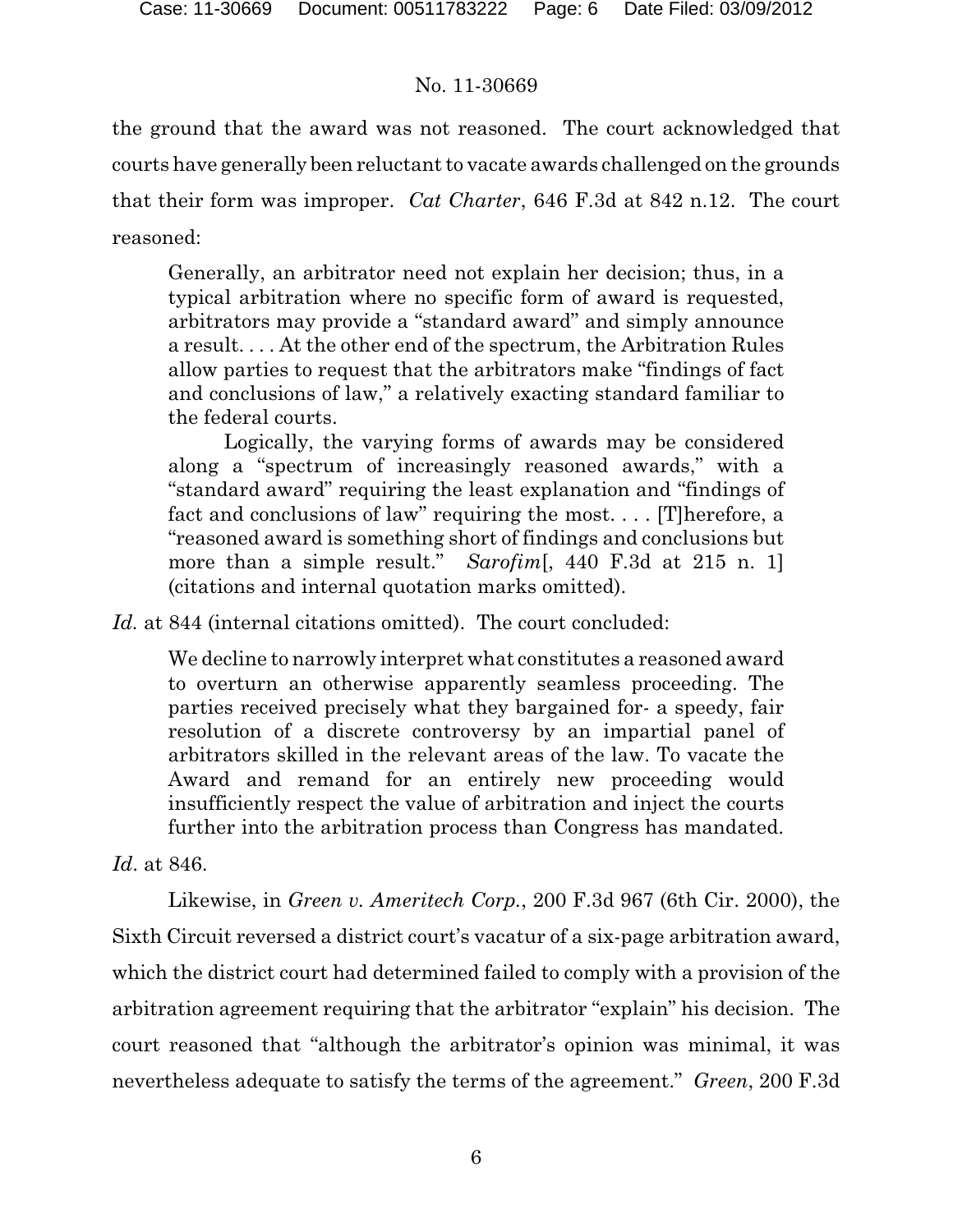at 970. "If parties to an arbitration agreement wish a more detailed arbitral opinion, they should clearly state in the agreement the degree of specificity required." *Id.* at 976.

Conoco largely relies on a Ninth Circuit opinion vacating an arbitration award. *See W. Employers Ins. Co. v. Jefferies & Co.*, 958 F.2d 258 (9th Cir. 1992). That case, however, is factually distinguishable from the present case. In *Jefferies*, the parties had agreed that a statement of findings of fact and conclusions of law would accompany the arbitration award. The final award included no such findings of fact or conclusions of law. Accordingly, the court concluded that "[b]y failing to provide Western with findings of fact and conclusions of law, the [] panel clearly failed to arbitrate the dispute according to the terms of the arbitration agreement." *Id.* at 262.

In contrast, the parties in the present case did not request findings of fact and conclusions of law, an exhaustive standard familiar to the courts; rather, they agreed to a reasoned award, without further elaboration. Additionally, it is clear that, in eight pages, the arbitrator rendered more than a standard award, which would be a mere announcement of his decision. Thus, the remaining question is whether the arbitrator's award is sufficiently more than a standard award so as to be a reasoned award.

Given the deference employed when evaluating arbitral awards, and as all doubts implicated by an award must be resolved in favor of the arbitration, the award in this case is sufficient to withstand Conoco's request for vacatur. Conoco's argument against the award hinges on the summary nature of the arbitrator's statement that, based upon all of the evidence, he found that the initial price formula should remain in effect. Conoco ignores that the preceding paragraph thoroughly delineates Rain's contention that Conoco had failed to show that the initial formula failed to yield market price, a contention that the arbitrator obviously accepted. Conoco would have this court vacate the